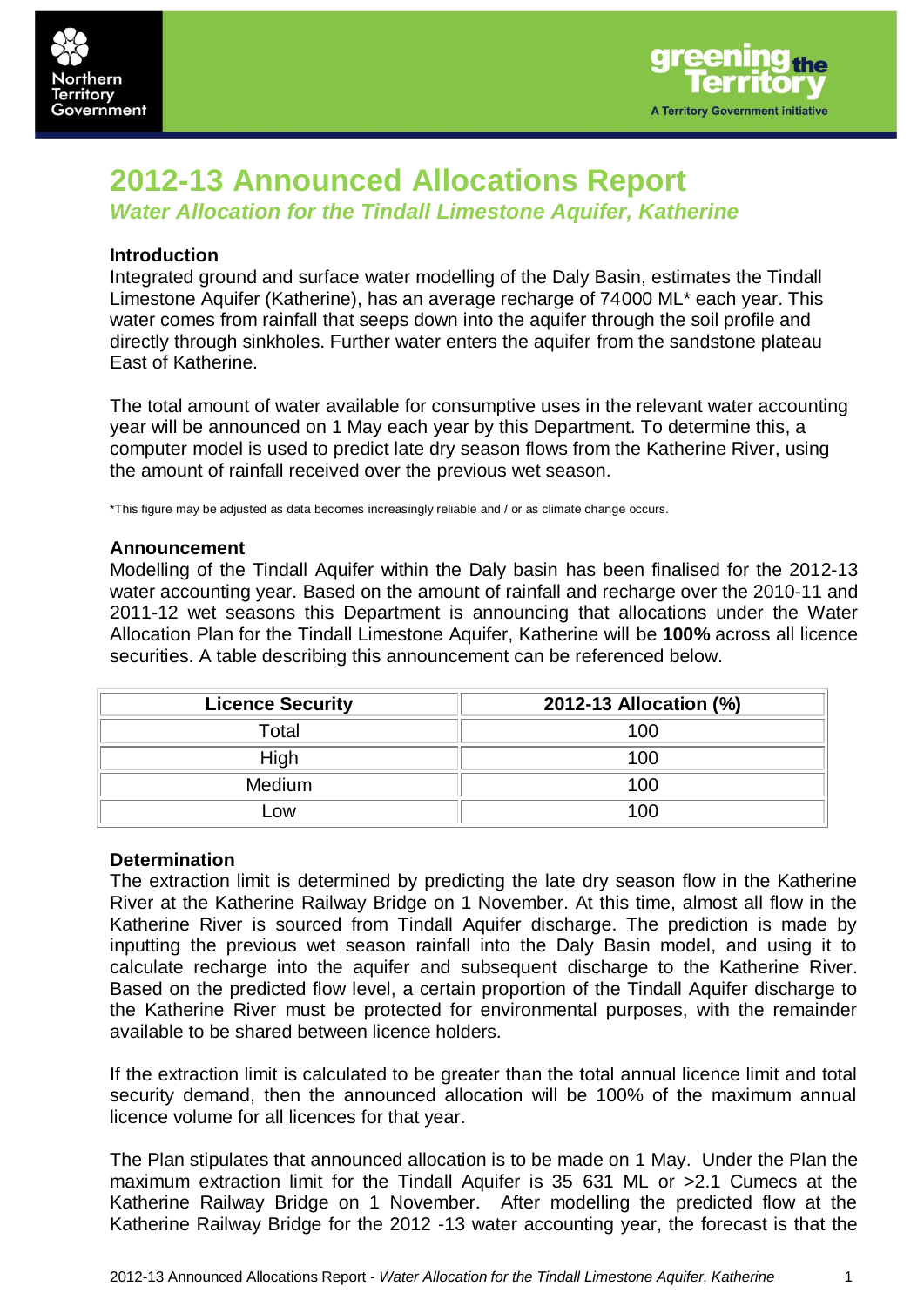flow will be 2.38 Cumecs. The licensed extraction for the 2012-13 water accounting year from all licensed use is only 29 756 ML, with approximately 50% of this expected to be actually used. Therefore the volume of water required under licenses for the 2012 -13 water accounting year may be issued in full whilst not compromising late dry season flows in the Katherine River.

The below graphs show the predicted flow and observed flow at two points along the Katherine River within the Plan area. The graphs demonstrate that the observed gaugings are in sequence with the predicted gaugings; therefore, the modelling of the system can be used as an effective tool for announced allocations. The variation between the gauged flow and predicted flow in late 2011 can be attributed to early localised rainfall events around that time.



**Figure 1: Observed and predicted discharge of the Katherine River at the Railway Bridge from mid 2007 to mid 2012.**



**Figure 2: Observed and predicted discharge of the Katherine River at Wilden Gauging Station from mid 2007 to mid 2012.**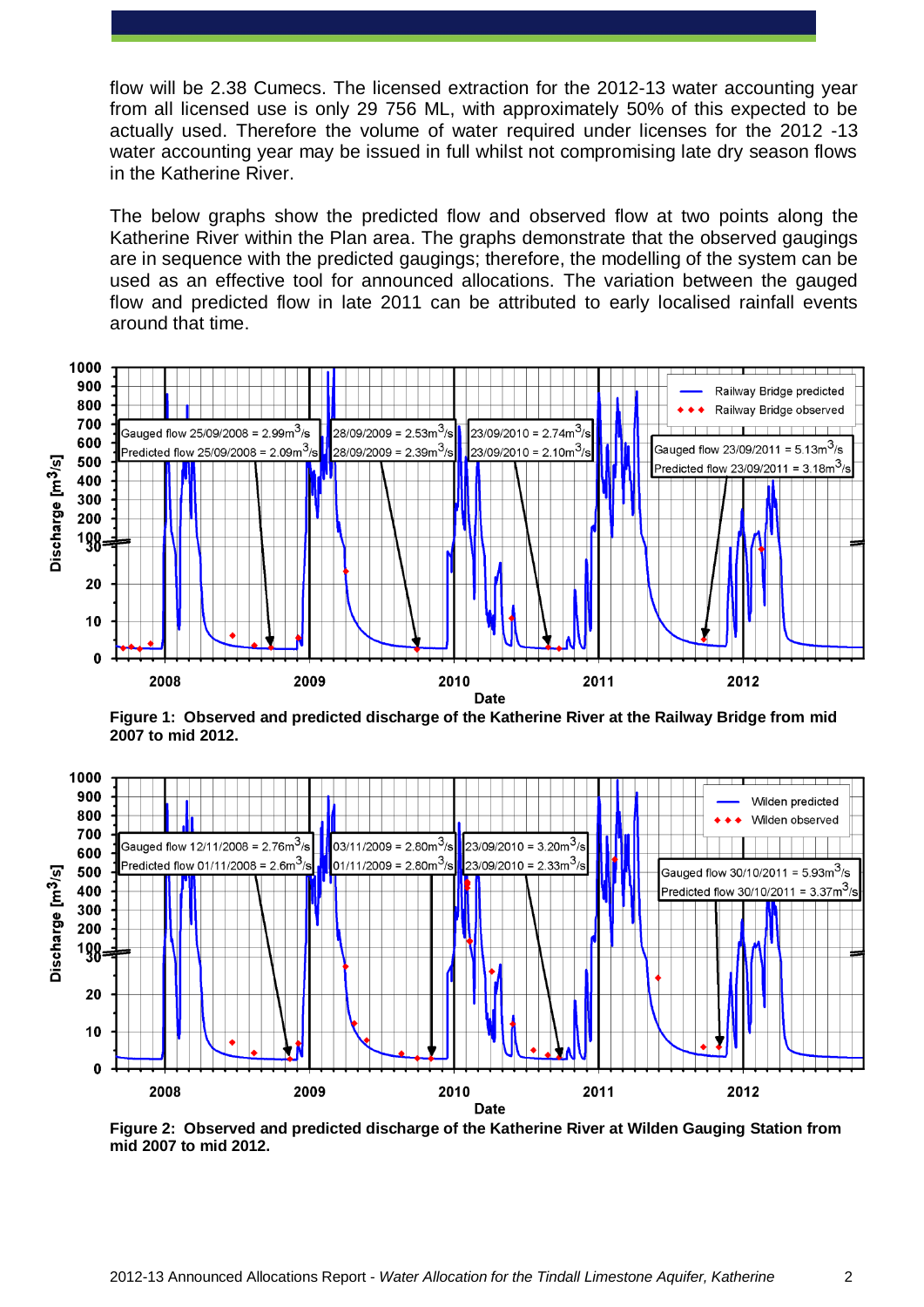# **Water Licensing & Compliance**

For the 2011 / 12 water accounting year, the following table details the volume of water extraction, current level of compliance and the type and nature of trades.

| Reported water use*:               | 10 908 ML       |
|------------------------------------|-----------------|
| Rural stock & domestic use**:      | 1 568 ML        |
| Number of new S&D bores drilled:   | 5               |
| Compliance inspections undertaken: | 33% of licences |
| Licences not currently compliant:  | 21% of licences |
| Number of permanent trades:        |                 |
| Number of temporary trades:        | $\overline{0}$  |

**\***Reported water use represents actual water use as supplied to this Department by 89% of licensees, plus estimated water use based upon previous usage or in line with original property development plan for those licensees that failed to supply all or part of their annual water use records.

\*\*Rural stock and domestic use has been estimated based on the number of domestic and stock bores extracting from the Tindall Limestone Aquifer within the Plan area at that time.

# **Monitoring & Evaluation**

Within the 2011/12 water accounting year, this Department has undertaken the following assessments and monitoring observations;

#### *Groundwater Level Monitoring:*

The current network of 40 monitoring bores were manually gauged once during the year, in February/March 2012. In addition to these manual gaugings, 17 of these bores were equipped with loggers, which recorded standing water levels every 2 hours.

#### *Groundwater (spring) discharge:*

Manual gaugings of groundwater discharge into the Katherine River were undertaken at the Katherine Hot Springs four times during the year; in June, September, December 2011 and April 2012.

#### *Surface Water Flows:*

In addition to the current network of 3 telemetered gauging stations along the Katherine River within the Plan area, the following manual gaugings were undertaken:

| <b>Station</b>                         | Number of<br>gaugings | Low flow<br>component | Time of low flow<br>gaugings |
|----------------------------------------|-----------------------|-----------------------|------------------------------|
| G8140535 (Ironwood)                    | 9                     | 4                     | July, Sept, Nov<br>& Feb     |
| G8140001 (Katherine<br>Railway Bridge) | 8                     | 5                     | July, Sept & Feb             |
| G8140222<br>(Low<br>Level)             | 4                     | 4                     | Sept & Feb                   |
| G8140536 (Wilden)                      | 6                     | 4                     | May, Sept, Oct &<br>Feb      |